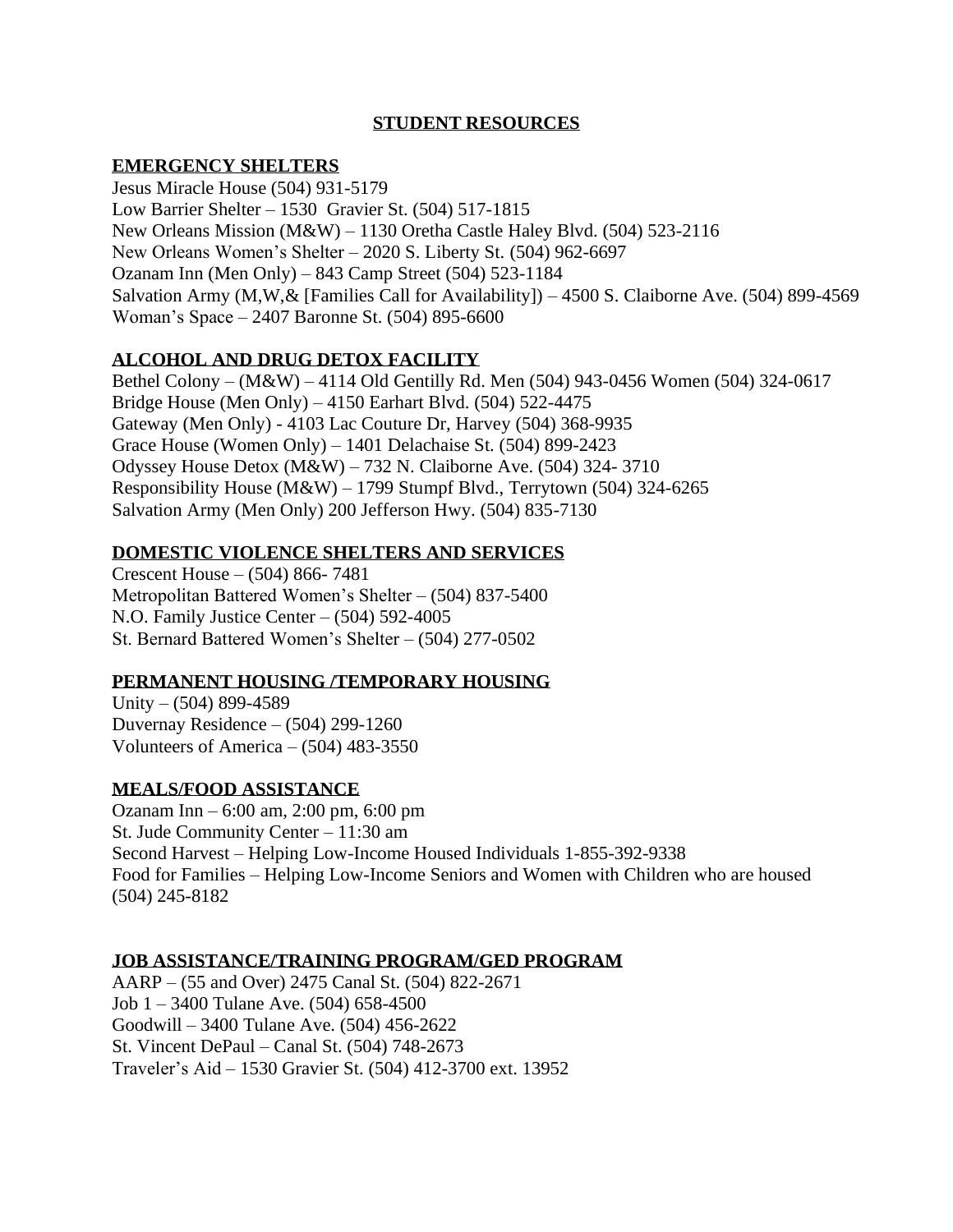# **ASSISTANCE FOR THE FORMERY INCARCERATED**

Community Service Center – 4000 Magazine St. (504) 897-6277 Day Reporting Center – (504) 827-6770 Goodwill – 3400 Tulane Ave. (504) 456-2622 The First 72 – 2917 Perdido St. (504) 324-8859

## **HEALTH SERVICES**

Health Care for the Homeless - 1530 Gravier St. /2222 Simon Bolivar (504) 658-2785 University Hospital – 2000 Canal St. (504) 903-3000 Daughters of Charity – 3201 S. Carrollton Ave. (504) 207- 3060 Tulane Community Health Center (504) 609-3500 Tulane Health Center at Covenant House – 611 N. Rampart St. (504) 998-3000 Central City Mental Health Facility – 2221 Phillip St. (504) 568-6650 Chartres – Pontchartrain Mental Health Center – 719 Elysian Fields (504) 942-8101 St. Vincent DePaul Community Pharmacy –1995 Gentilly Blvd. (504) 940-5031 Excelth Dental – 1111 Newton Street (504) 302-9236 LSU Dental – 1100 Florida Avenue (504) 619-8700 Medicaid – 1-888-342-6207

## **FREE PHONES**

SafeLink – 1-800-378-1684 Assurance Wireless – 1-888-321-5880

## **OTHER SERVICES**

LA SNAP/Food Stamps – 1630 Iberville St., Ste.1000 1-888-524-3578 **(Press1 for English, followed by 3, 1, 2, and 6 to reach operator)**  For SNAP Info: Text getsnap to 898-211 or call 1.888.524.3578 IRS – 1555 Poydras St. – (504) 558-3344 Social Security Admin. – 400 Poydras St., Ste. 5001-800-772-1213 Social Security Direct Express Card– 1-888-741-1115 Catholic Charities Help Line – 1-866-891-2210 Catholic Charities Immigration Legal Services – (504) 310-6873 Department of Motor Vehicles – 100 Veterans Blvd. (504) 483-1870 Homeless Unit of the Police Dept. –Sam (504) 250-1543 Total Community Action – 1420 S. Jeff Davis Pkwy. (504) 324-8609 (USCIS) - 1250 Poydras St., Ste.1800 1-800-375-5283 Grace at the Greenlight (Travel) –  $(504)$  239-4544 Crisis Hotline - 1.866.310.7977 Unemployment Claims - 1.866.783.5567 or www.louisianaworks.net/hire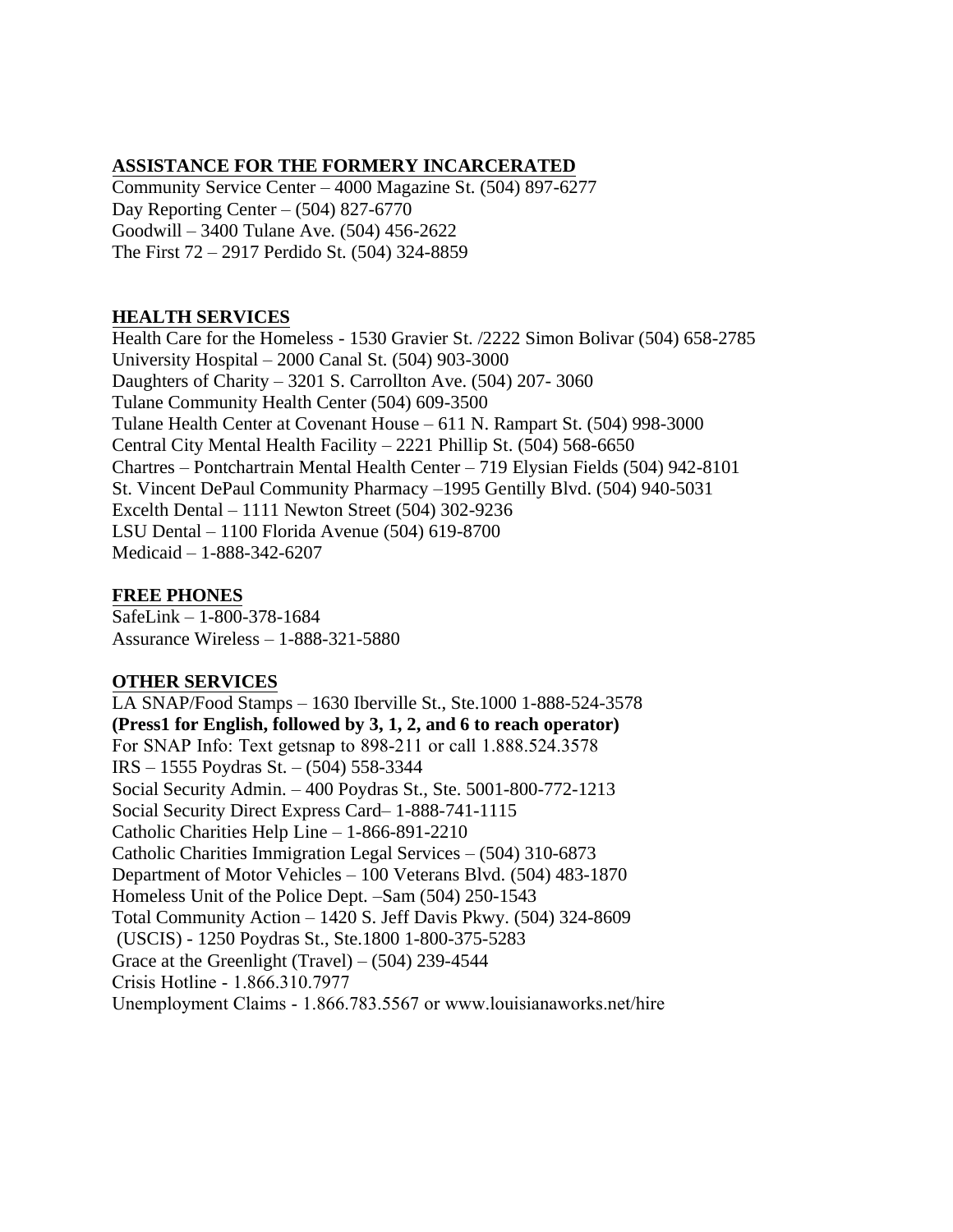To start the **Louisiana Medicaid** application process individually, call or go online:

# **1(888) 342-6207**

### **[www.ldh.la.gov/MyMedicaid](http://www.ldh.la.gov/MyMedicaid)**

## **A printable application can be found in the pdf forms session.**

**Medicare**

**Medicare** is a federally run program designed for the elderly and for persons with disabilities. For a person with a disability to be eligible, they must be receiving Social Security Disability Insurance (SSDI). If your loved one has limited income and resources, they may also be eligible to receive Supplemental Security Income (SSI). To see if your loved one is eligible for SSDI or SSI and to start the application process, call or visit:

## **1 (800) 772-1213**

**<https://www.ssa.gov/benefits/disability/>**

**Local Office**

**400 Poydras St., Ste. 500**

**New Orleans, LA 70130**

**Affordable Care Act**

**The Affordable Care Act (Obamacare)** created the Health Insurance Marketplace, where your loved one can purchase health coverage, possibly with a subsidy. For more information and to start the application process, call or go online:

**1(800) 318-2596**

**[www.healthcare.gov](http://www.healthcare.gov/)**

## **A printable application can be found in the pdf forms session.**

There are healthcare programs that offer free or low-cost services for those who do not have health insurance. You can call **VIA Link** at 211 or 1(800) 749-2673 to ask about programs in your area.

**Supplemental Nutrition Assistance Program (SNAP)**

The **Supplemental Nutrition Assistance Program (SNAP)** provides monthly benefits that help eligible low-income households buy the food they need for good health. For most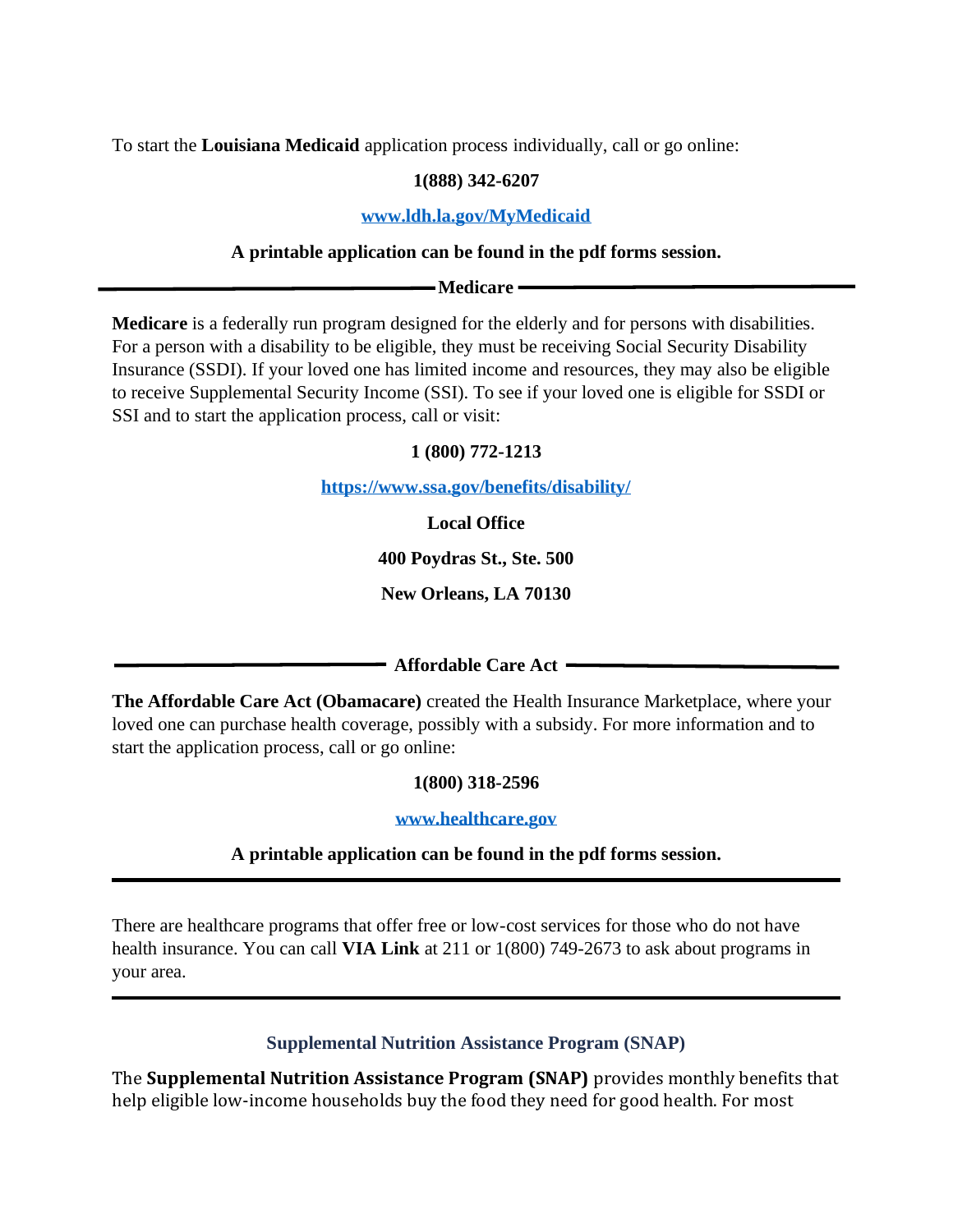households, SNAP funds account for only a portion of their food budgets; they must also use their own funds to buy enough food to last throughout the month. Eligible households can receive food assistance through regular SNAP or through the Louisiana Combined Application Project (LaCAP).

For more information on SNAP and other services available through the Department of Children and Family Services (DCFS), call or go online:

# 1-888-LAHELP-U (1-888-524-3578)

## [https://sspweb.ie.dcfs.la.gov/selfservice/selfserviceJSPController?id=0.9031179540834746&tab](https://sspweb.ie.dcfs.la.gov/selfservice/selfserviceJSPController?id=0.9031179540834746&tab=1&fromPilot=true)  $=1$ &fromPilot=true

# **A printable application can be found in the pdf forms session.**

Mail the completed form to the Document Processing Center:

- DCFS Economic Stability P.O. Box 260031 Baton Rouge, LA 70826
- Drop off at the [nearest local office](http://www.dcfs.louisiana.gov/directory)
- Or fax the completed form to: (225) 663-3164

# **CHILD CARE ASSISTANCE PROGRAM FOR FAMILIES**

To support all families in accessing high quality child care, the **Child Care Assistance Program (CCAP)** provides financial assistance to low-income families while they are working or attending school, call or go online:

# **[HTTPS://CAFE-CP.DOE.LOUISIANA.GOV/EDSELFSERVICE/](https://cafe-cp.doe.louisiana.gov/edselfservice/)**

# 1.877.453.2721

# **A printable application can be found in the pdf forms session.**

CCAP Household Eligibility P.O. Box 260037 Baton Rouge, LA 70826

**Fax:** 225.376.6060, 225.342.3906 **Email:** [LDEccap@la.gov](mailto:LDEccap@la.gov)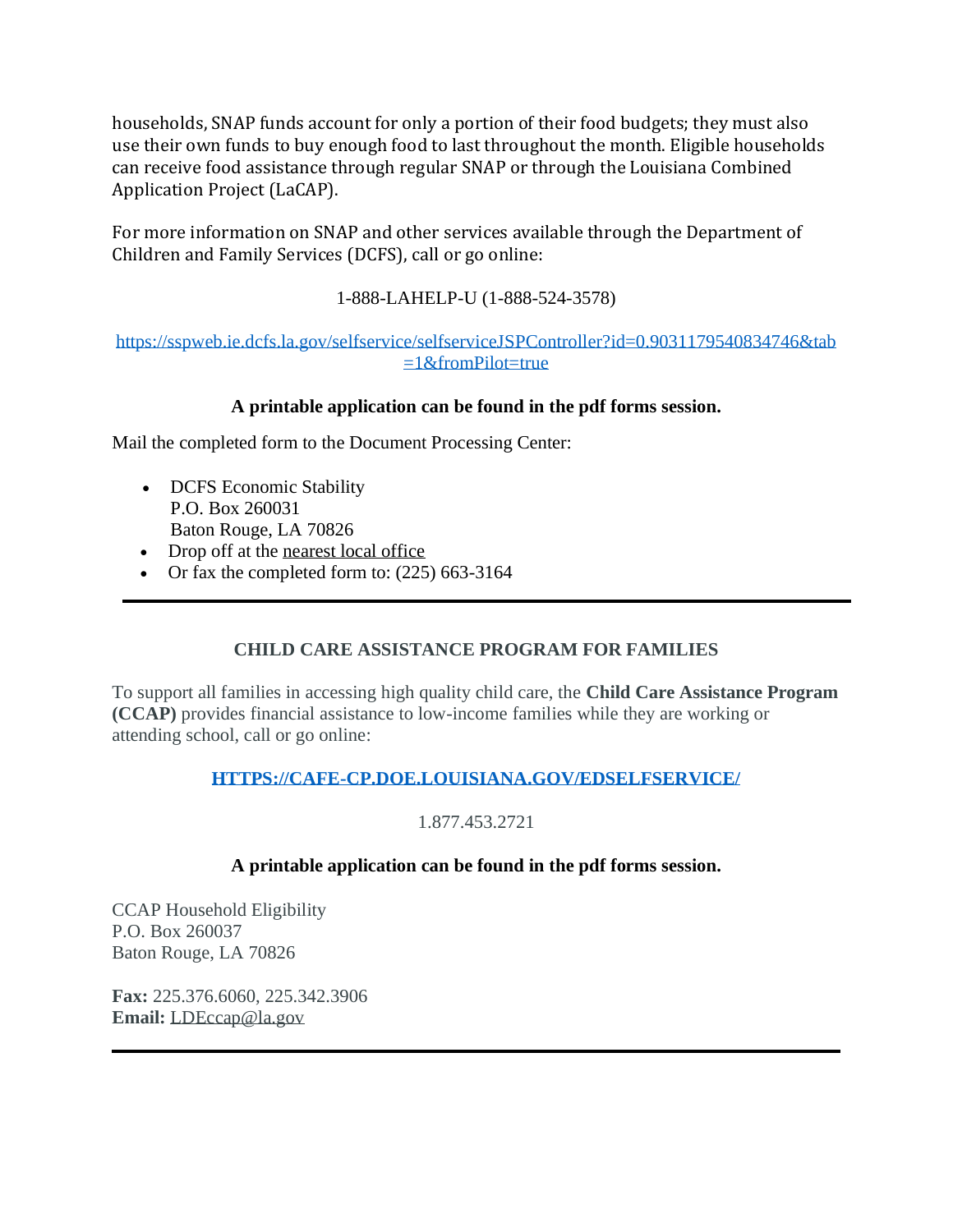### **FOOD PANTRIES**

### **[http://www.foodpantries.org](http://www.foodpantries.org/)**

#### - NEW ORLEANS -

Second Harvesters Food Bank of Greater New Orleans **Website: [http://www.no-hunger.org](http://www.no-hunger.org/)** 1201 Sams Avenue

New Orleans, LA - 70123 504-734-1322

SpayMart Website: We currently do not have a website for SpayMart 1202 Orange St. New Orleans, LA - 70130 504-838-9167

United Churches of Algiers Website: We currently do not have a website for United Churches of Algiers 1111 Newton Street New Orleans, LA - 70114 (504) 361-1661

St Joseph Church - Feed Jesus **Website: [http://www.stjosephchurch-no.org](http://www.stjosephchurch-no.org/)** 1802 Tulane Ave New Orleans, LA - 70112 (504) 522-3186

St Paul Church of God in Christ **Website: [http://www.stpaulcogicnola.com](http://www.stpaulcogicnola.com/)** 1020 Forstall St New Orleans, LA - 70117 504-945-0177

St Peter Claver Church Website: We currently do not have a website for St Peter Claver Church 1910 Ursuline Avenue New Orleans, LA - 70116 504-822-1687

Total Community Action **Website: [http://www.tca-nola.org](http://www.tca-nola.org/)** 1420 S Jefferson Davis Pkwy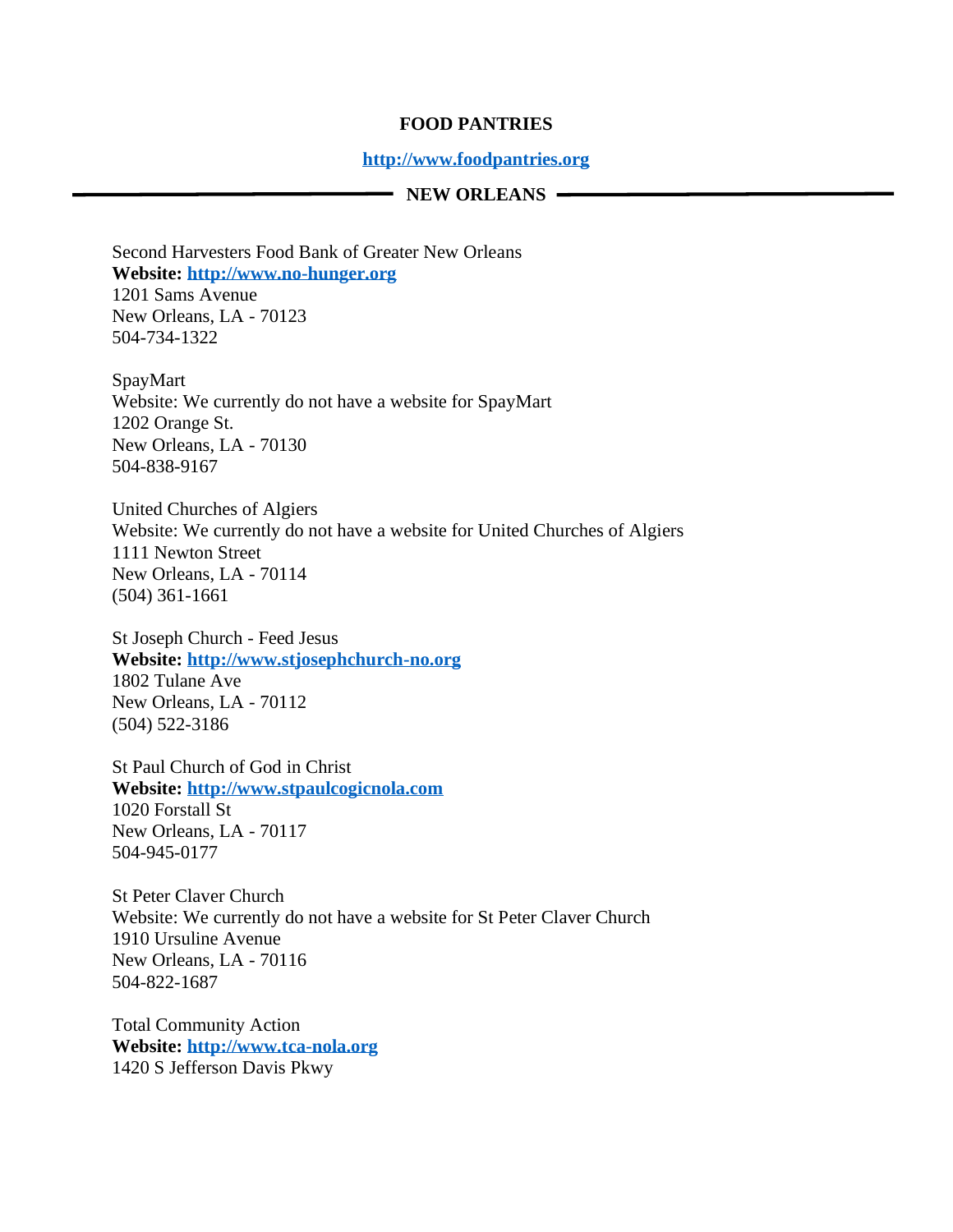New Orleans, LA - 70113 (504) 872-0334 St John the Baptist Community Center Website: We currently do not have a website for St John the Baptist Community Center 1920 Clio Street New Orleans, LA - 70113 504-581-4987

St. Vincent de Paul Society - Our Lady of Guadalupe Church **Website: [https://www.judeshrine.com](https://www.judeshrine.com/)** 400 N. Rampart Street New Orleans, LA - 70112 (504) 525-1551

Noah's Ark Community Center Website: We currently do not have a website for Noah's Ark Community Center 2840 S. Saratoga St. New Orleans, LA - 70115 504-895-2050

Love In Action Outreach **Website: [http://www.loveinactionoutreach.org](http://www.loveinactionoutreach.org/)** 4607 Downman Road New Orleans, LA - 70126 504-309-5898

Morris Brown A M E Church Website: We currently do not have a website for Morris Brown A M E Church 1813 Urquhart Street New Orleans, LA - 70116 504-948-2165

Lift Up My Name Higher Website: We currently do not have a website for Lift Up My Name Higher 1423 Pauline St New Orleans, LA - 70117 504-599-9499

Iglesia Bautista Getsemani Website: We currently do not have a website for Iglesia Bautista Getsemani 5834 Elysian Fields Ave New Orleans, LA - 70122 504-267-3941

Just the Right Attitude **Website: [http://www.jtra.org](http://www.jtra.org/)**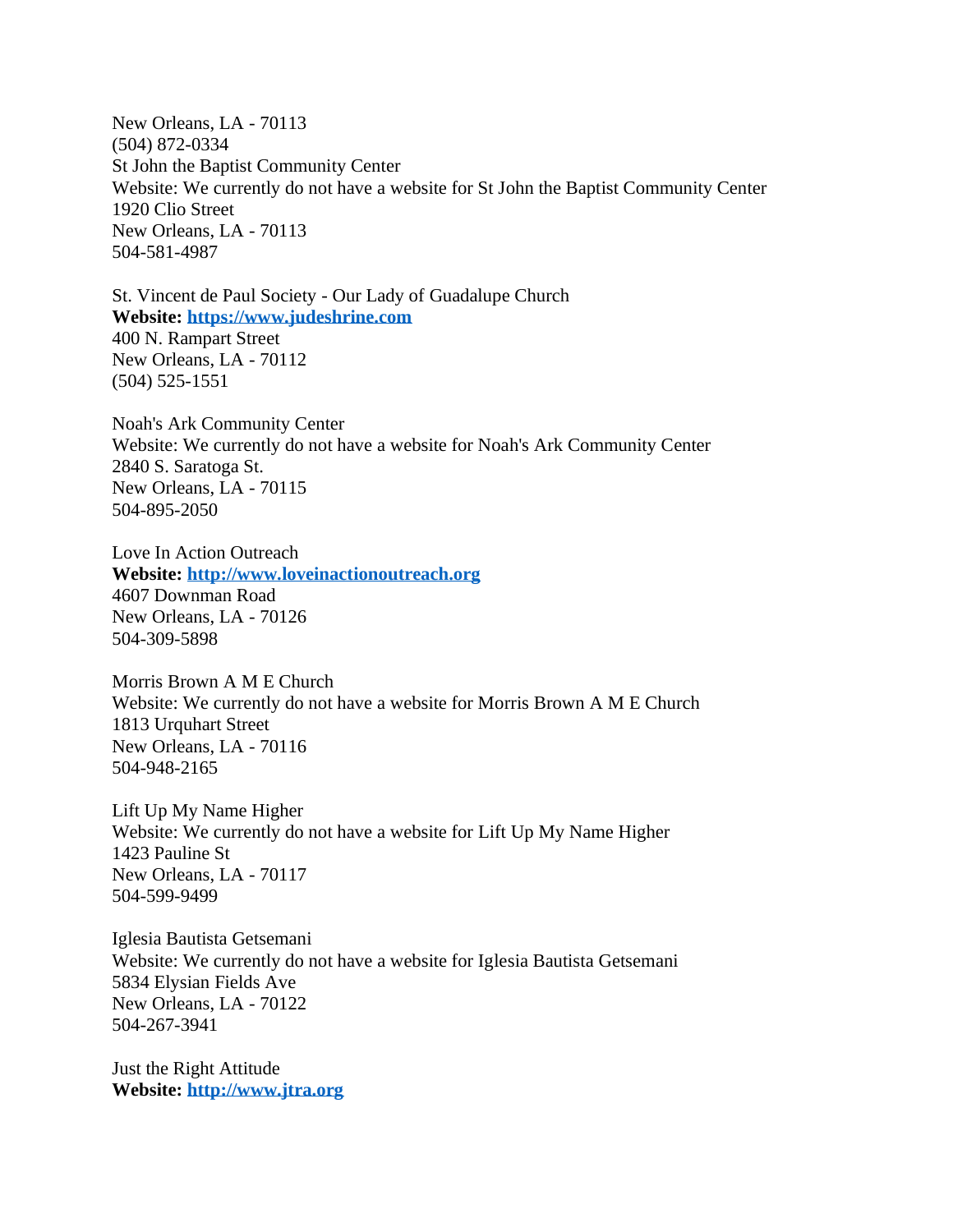4720 E Judge Perez Dr New Orleans, LA - 70128 (504) 430-5307

Kids Coupe Website: We currently do not have a website for Kids Coupe 1801 Adams St New Orleans, LA - 70118 225-485-2214

Lake Visita dba Sons and Daughter of Promise Website: We currently do not have a website for Lake Visita dba Sons and Daughter of Promise 15 Spanish Fort Blvd New Orleans, LA - 70124 504-248-2600

Holy Faith Temple Baptist Church Website: We currently do not have a website for Holy Faith Temple Baptist Church 1325 Governor Nicholls Street New Orleans, LA - 70116 (504) 525-0856

Hope House Website: We currently do not have a website for Hope House 916 St Andrew Street New Orleans, LA - 70130 504-525-2561

First Pentecostal Church Website: We currently do not have a website for First Pentecostal Church 122 N. Dorgenois New Orleans, LA - 70128 504-822-0668

Empowerment Temple Outreach Website: We currently do not have a website for Empowerment Temple Outreach 221 1/2 South Genois Street New Orleans, LA - 70119 (504) 481-5540

Central City Christian Fellowship **Website: [http://www.centralcitycf.org](http://www.centralcitycf.org/)** 2201 4th Street New Orleans, LA - 70113 (504) 891-5721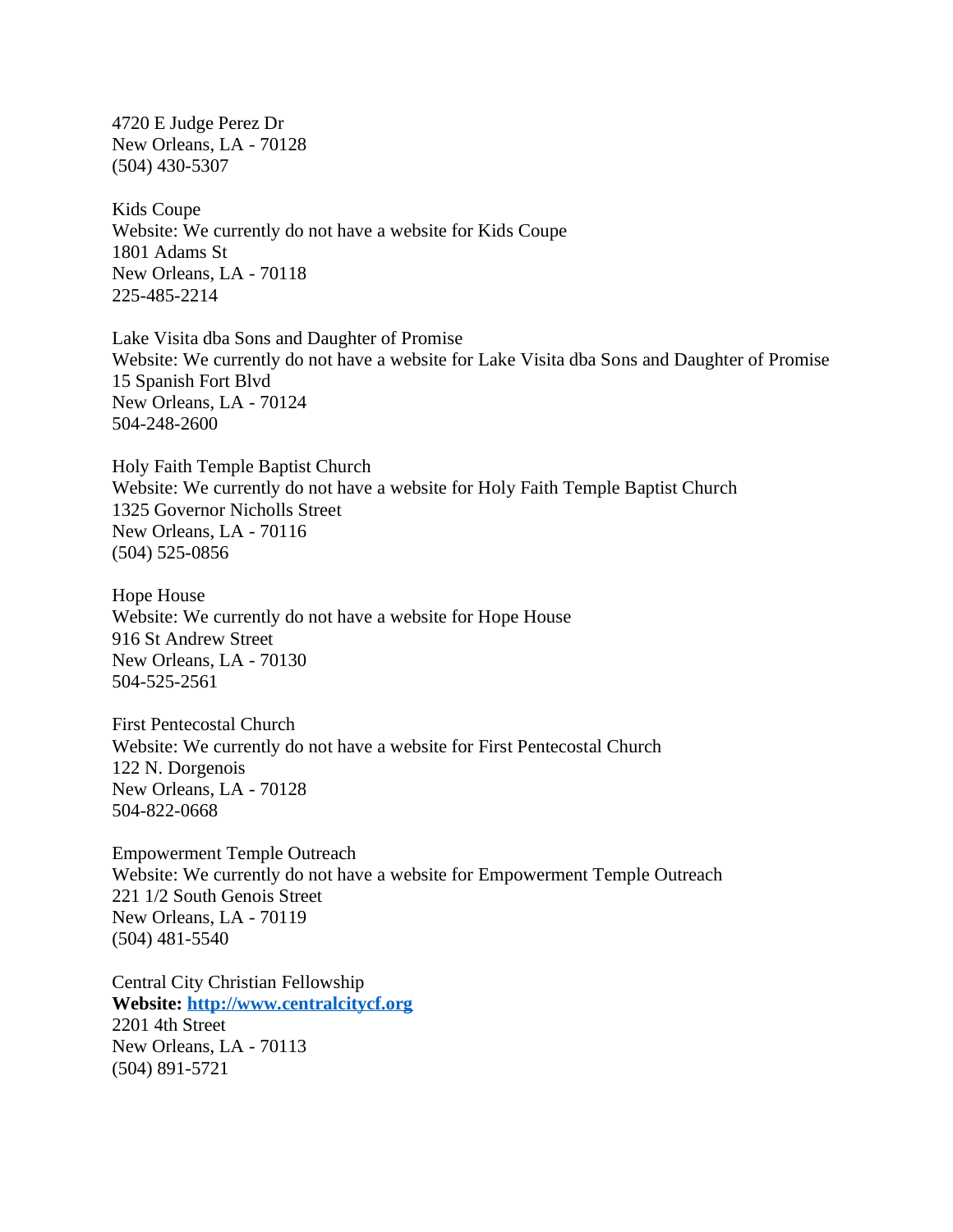Covenant Presbyterian Urban Ministry Website: We currently do not have a website for Covenant Presbyterian Urban Ministry 2128 Felicity Street New Orleans, LA - 70113 504-524-8730

Franklin Avenue Baptist Church Website: We currently do not have a website for Franklin Avenue Baptist Church 2515 Franklin Ave New Orleans, LA - 70117 504-488-8488

B W Cooper Office of Supportive Services Website: We currently do not have a website for B W Cooper Office of Supportive Services 3416 Earhart Blvd New Orleans, LA - 70125 504-628-6519

Algiers Point Free Lil Pantry **Website: [https://www.algierspointfreelilpantry.com](https://www.algierspointfreelilpantry.com/)** 615 Opelousas Ave New Orleans, LA - 70114 (855) 392-9338

#### **NORTHSHORE -**

Food Bank of Covington Website: We currently do not have a website for Food Bank of Covington 840 N Columbia Street Covingtion, LA - 70433 985-893-3003

Mandeville Christian Fellowship Website: We currently do not have a website for Mandeville Christian Fellowship 76140 Hard Rd Covington, LA - 70435 985-626-3330

The Samaritan Center Inc Website: We currently do not have a website for The Samaritan Center Inc 402 Girod Street Mandeville, LA - 70448 (985) 626-4457

Isabel Baptist Church Website: We currently do not have a website for Isabel Baptist Church 53674 Parker Rd